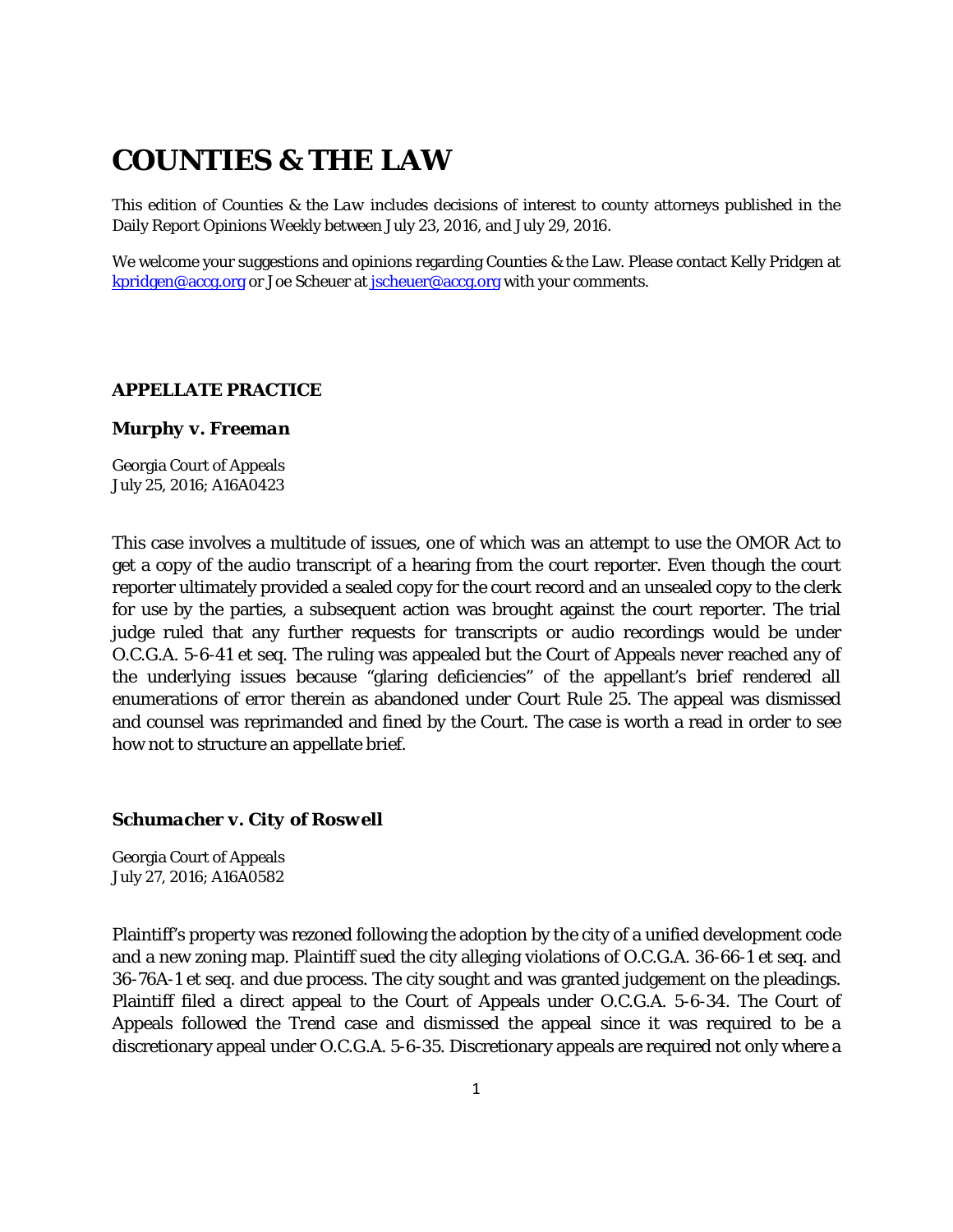party appeals to the superior court after a zoning decision but also where a party collaterally attacks the local government's zoning decision by filing for mandamus. Plaintiffs argued that the decision here was a legislative decision (approving a new zoning ordinance and map) rather than an administrative decision (rezoning a specific piece of property). The Court called this misguided and said that even under *Trend*, a zoning decision that could be characterized as legislative in other contexts still falls under a discretionary appeal.

# *COUNTY ROADS*

# *Pass v. Forestar GA Real Estate Group, Inc.*

Georgia Court of Appeals July 25, 2016; A16A0243

This case involves the questions of whether a road and the plaintiff's right of access to that road have been abandoned. In 1953 a property owner was sued for blocking access to the plaintiff's tract. A jury trial found the road to be a public road. The property owner continued to deny that the road was a public road. A padlocked gate was put up as well as a no trespassing sign. The plaintiff sued again in 2012. The trial court granted the plaintiff's motion for summary judgement finding the road to be a public road. The Court of Appeals reversed because questions of fact remained as to abandonment. The record shows that the roadway had not been used for many years and was impassable. Further, in 2012 the county abandoned a portion of it under O.C.G.A. 32-7-2. There was an issue of fact for a jury to decide the abandonment of any private access easement.

# *WHISTLEBLOWER*

#### *Franklin v. Eaves*

Georgia Court of Appeals July 26, 2016; A16A0616

A county employee brought a whistleblower action against the county manager alleging retaliation by the county for raising HIPAA issues following her relocation from an office to a cubicle. The suit was temporarily moved to federal court and then back to trial court. The county's answer to the suit was late, but a motion to open default was granted because the county had diligently checked the trial court docket daily waiting for the federal order to be filed. The trial court granted the county's motion for summary judgment on the ground the lawsuit was untimely. The Court of Appeals upheld the granting of the motion to open default. The answer was filed the same day the federal remand order was filed. The Court reversed the granting of summary judgement. There were many alleged instances of acts of retaliation and